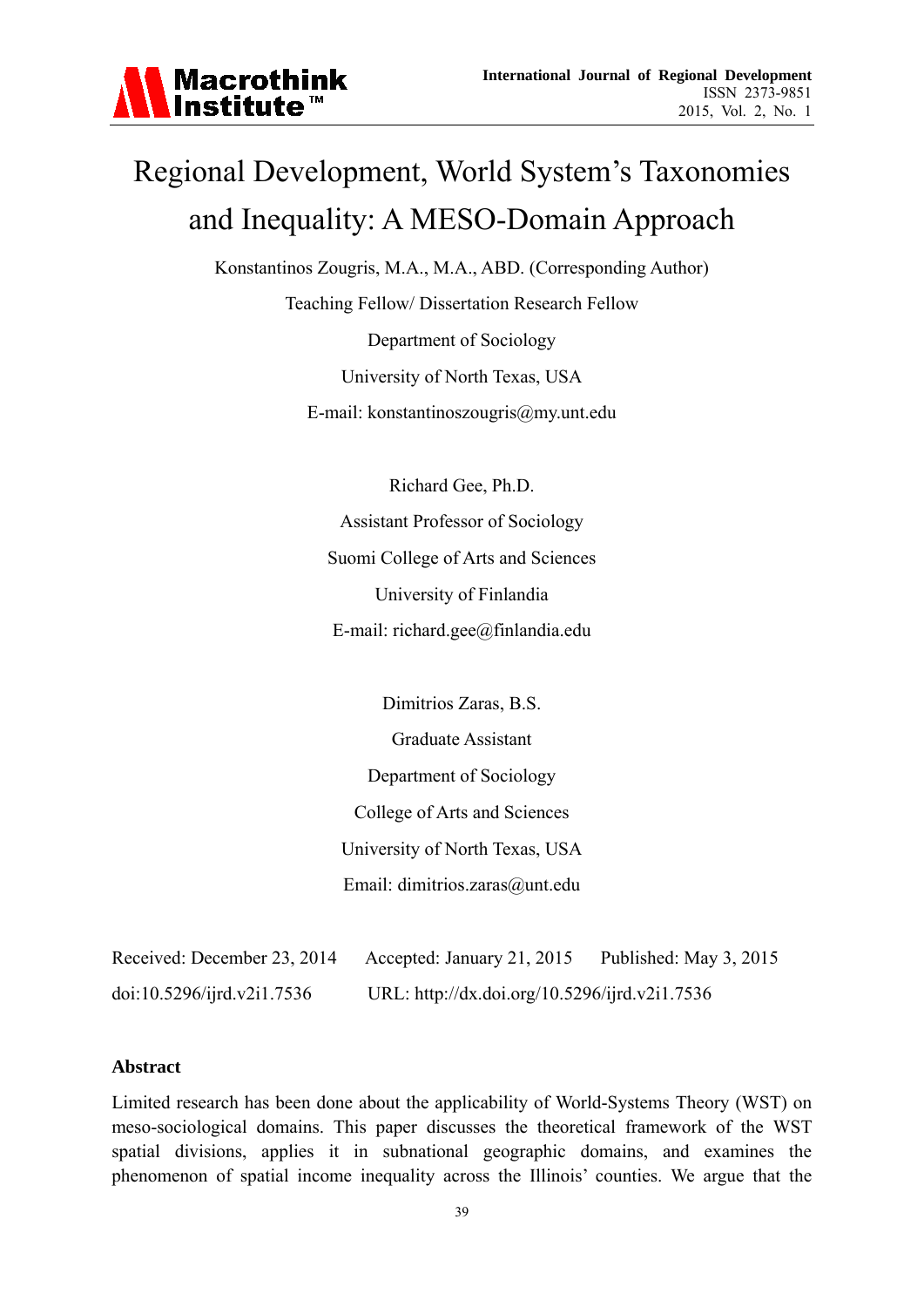

Human Development Index (HDI) could serve as a suitable classification measure of WST regional taxonomies. Our findings indicate equivalence of structural classification between local and global geographical domains at the state of Illinois. Also our analysis on spatial inequality supports the findings of vanguard studies of the field suggesting a negative association between rurality and development, as well as an inverse relationship between rurality and income inequality at a county level.

**Keywords:** World-systems, Human development index, Rural-urban continuum, Regional development, Spatial inequality, Core, Semi-periphery periphery, Meso level of analysis

## **1. Introduction**

Spatial income inequality is not a new field of research. Recent studies have shown that income inequality has been constantly increasing within the United States and other developed nations (Albrecht, 2007). Regardless the increasing availability of regional data since the 1970s, the spatial dimension of inequality has drawn social researchers' interest almost two decades later (Armstrong and Vickerman, 1995; Cuadrado- Roura et al., 1999; Fingleton, 1999). Until late 1980's, the dynamics of income inequality were solely approached and analyzed on international scales. Barro and Sala-I-Martin (1991) departing from the vanguard macroeconomic analysis were among the first to examine economic phenomena in meso domains. Lobao et al. (2007) argued that the motivation of studying the phenomenon of inequality -in spatial rather than socio-structural settings varies according to the conceptual framework assigned.

Former findings revealed that the regional component appears to have a significant explanatory power of income inequality (Fan and Casetti, 1994). That is, within urban and rural areas, inequality appears to be greater than between them. Henceforth, region is not only a fixed geographic entity but it also constitutes a space of dynamic structural arrangements. On the other hand Lobao and Hooks (2003) defined geographic location as an external factor to social processes constituting fixed spatial scales. Examining the determinants of inequality in standard geographic scales has an undisputed diagnostic value. It is important to examine theoretical frameworks systematically analyzing the manifest concept of spatial divides to the latent socioeconomic factors causing these spatial divisions. That is, the continuity of social and economic mechanisms would have a more intuitive value to inequality generation mechanism if approached by urban and rural settings (Lobao et.al, 2007, Champion and Hugo, 2004). In this paper we examine the phenomenon of inequality in Illinois, and simultaneously we review the framework of spatial divisions of World-Systems Theory and propose its applicability at intra-country meso domains.

The World Systems Theory (WST) is a multidisciplinary approach of structural arrangements at the global scale. It explains the world structures from a historical and social change approach. The division of labor across the world is a key factor to the spatial divisions (core, semi-periphery and periphery). The core countries are highly developed; capital intensive, technologically advanced, while the rest are either developing or underdeveloped labor intensive societies. Overall this paper serves two objectives; firstly to explore the application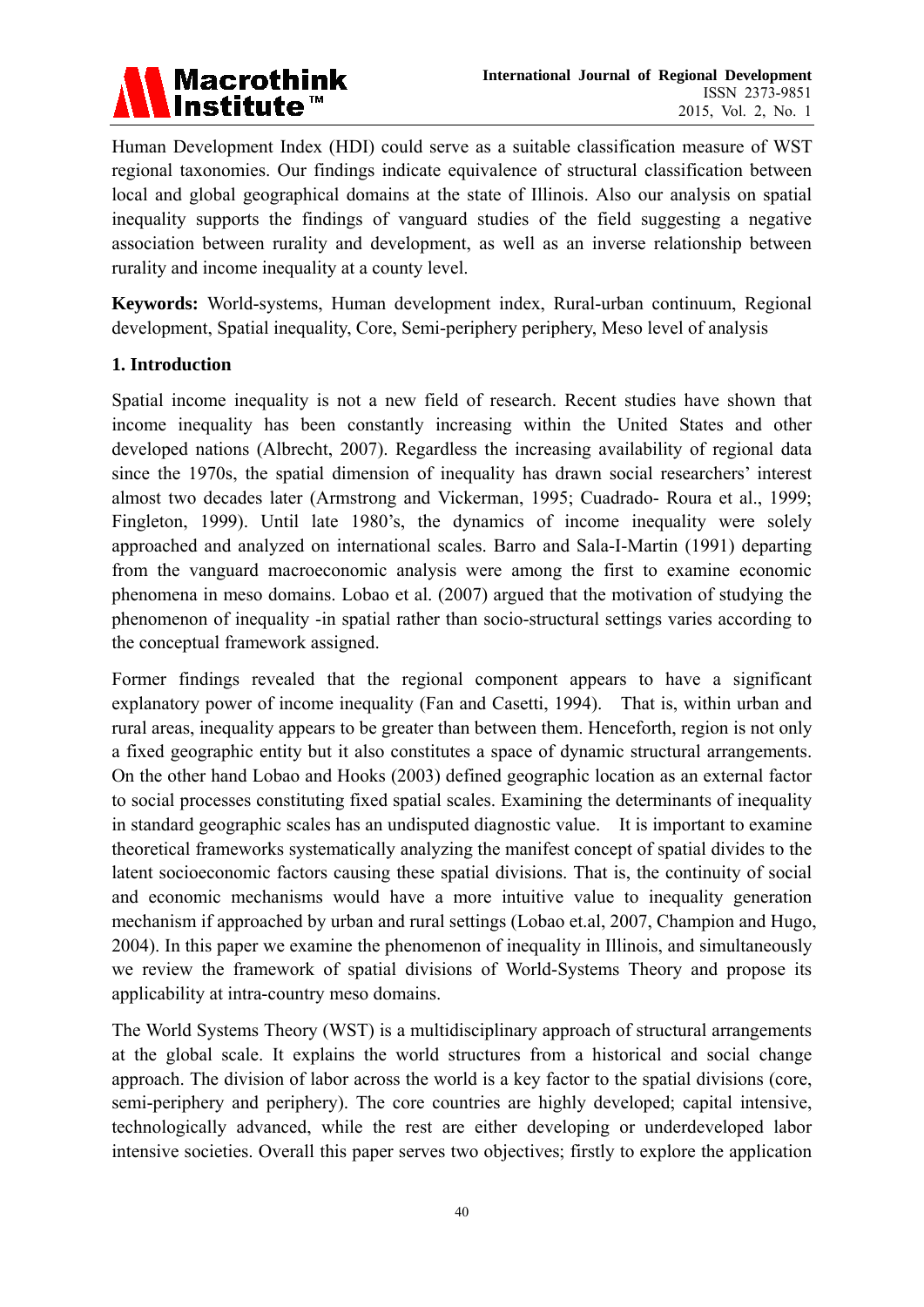

of WST taxonomies in meso regional domains (county level), and the secondly to examine the phenomenon of regional inequality across these geographic domains.

# **2. Literature Review and Theoretical Foundations**

World systems' regional structures will be the backbone of this research exploring the phenomenon of the regional unequal distribution of income within the Illinois. WST is a theoretical framework of blended intellectual perspectives: the Annales' School (historical approach), Marxism (social change) and Dependency Theory (taxonomies). The theoretical implications of the world system establish an internal "war" of paradigm exposing the hermeneutics of regional differentiation in the modern capitalistic society through a macroscopic view neglecting the functionality of micro-level approaches. The division of labor, and subsequently the levels of development across regions, forms a global system of transnational and inter-regional taxonomies (core, semi-periphery and periphery).

Wallerstein (1974) explains the world system as a total, integrated social system structured with boundaries, stratification, legitimation and coherence (Wallerstein, 1974). He perceives the system as a living organism, which is self- generated and self-sustained. The evolution of its development is strictly internal. The leverage of its dynamics is integrated to the term of the world economy with the markets constituting the centripetal force of the system, whilst political institutions play a secondary role. The world structures are formed by inter-dependent regions which compete for economic prosperity (development), and political dominance. Wallerstein (1974) clarified that measuring the internal structural processes of the world system is extremely difficult task. Specifically he stated, "What characterizes a social system in my view is the fact that life within it is largely self-contained, and that the dynamics of its development are largely internal. The reader may feel that the use of the term "largely" is a case of academic weaseling. I admit I cannot quantify it." (p.229).

WST perspective supports the thesis of world of duality. It actually assumes that regional strata are based on antithetic realities; the developed and the underdeveloped, the privileged and the under-privileged, the wealthy and the poor, the oppressors and the oppressed, etc. The existence of the global regional taxonomy –based on dependence- and its inter-dependent spatial structures within the total system was extensively discussed by Hopkins and Wallerstein (1977) and Peakok and Hoover (1977) as they classified the world system to core, semi-peripheral and regional spaces. Boatca (2006) discussed the crucial institutional role of peripheries and semi-peripheries in a global social vacuum. She noted that they fall into a repetitive system of cultural, economic and political reproduction. Although, the path to modernity seems ambiguous, the objective of the core is to maintain structural functionality, while periphery always seeks for social change.

The path to modernity and economic growth (Rostow 1959) for peripheral regions is on the disposition of the core regions. In order to examine the implication of the WST, the scalar spatial relativity should be determined. The fundamental theoretical framework of WST theory assumes that the agents, geographical domains with established boundaries, interact within the holistic world system. The increasingly intertwined social structures and processes at local, regional, national and global level emerge for a shift in the deterministic focus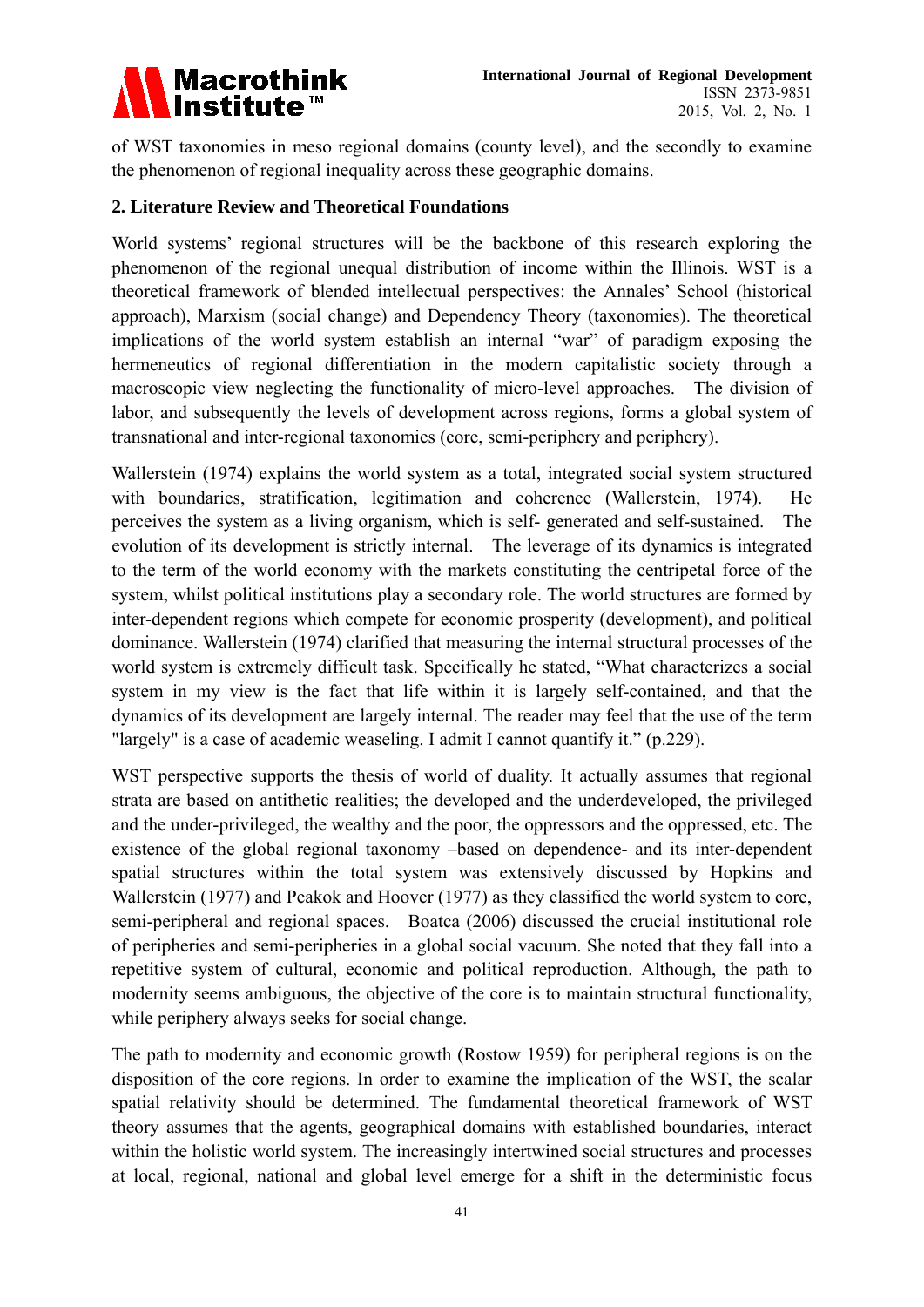

(Castells, 1996). It is very extremely to quantify the internal structures forming the world system; however there are available measures to justify socioeconomic boundaries of the spatial divisions.

# *2.1 World System Perspective in Meso domains*

WST has been extensively used by social researchers studying social evolution and social change (Dunn and Hall, 1993; Granoveter 1979; Lenski 1976; Nisbet 1969; Sanderson 1990). They all applied WST in different settings, yet they all seem to have reached a consensus with regards to the challenges over the selection of the unit of analysis in their studies. Focusing on individual cases (micro-level idiographic studies) could create implicative and theoretical gaps on the study of social inequality (Chase-Dunn and Hall, 1993). A general suggestion is that the theoretical and empirical inquiries of WST should involve the comparative perspective of the regional inter-societal perspective (Chase-Dunn and Hall, 1993). Also the theoretical contribution of WST could be proven instructive only in cases, in which time and space are taken under consideration.

Overcoming the austere sociological theoretical dogmas, Peter Hall (1987) pointed out the significance of examining social phenomena at meso domains. Also, Tilly (1984) asserts that the master process of social change lies on the breakeven point of structural processes of differentiation (change), and integration (institution). The process of differentiation, leads to a dichotomy between the modern advanced societies (core) and the backward traditional ones (periphery). On the other hand, integration is accomplished through hegemony, social control through legal structures, and solidarity through institutions. For instance the communities or

societies accomplishing differentiation through development establish their dominance through hegemony and consequently establish a social structure attempting to assimilate lagging regions into their own establishment.

Eric Wolf (1982), perceived the world of mankind as a "totality of interconnected processes." (p. 126). The theoretical transition from the macrosociological into the micro regional perspective via the meso domain analysis' perspective could be proven extremely complex but useful. It could explain the intermediate transitionary stages, yet it contains great danger of misleading outcomes (Tilly, 1984). Explicitly, universalizing comparisons could lead to high degree of abstractness, while individualizing comparisons could lead to biased conclusions with a very weak epistemological value. Tilly (1984) concluded that comparisons between macro-sociological and meso-level perspective could serve the purpose of finding variations in different processes and structures leading to identical expressions of causality. Lobao and Hooks (2003) argued that using counties (meso domains) as unit of analysis for studying subnational inequality increases our understanding on the role of institutions on the individual, and vice versa. That is, studying social phenomena at meso domain bridges the gap of our understanding on the interaction between individuals (micro-approach) and societies (macro-approach). In our paper we examine the structural equivalence between meso and macro domains.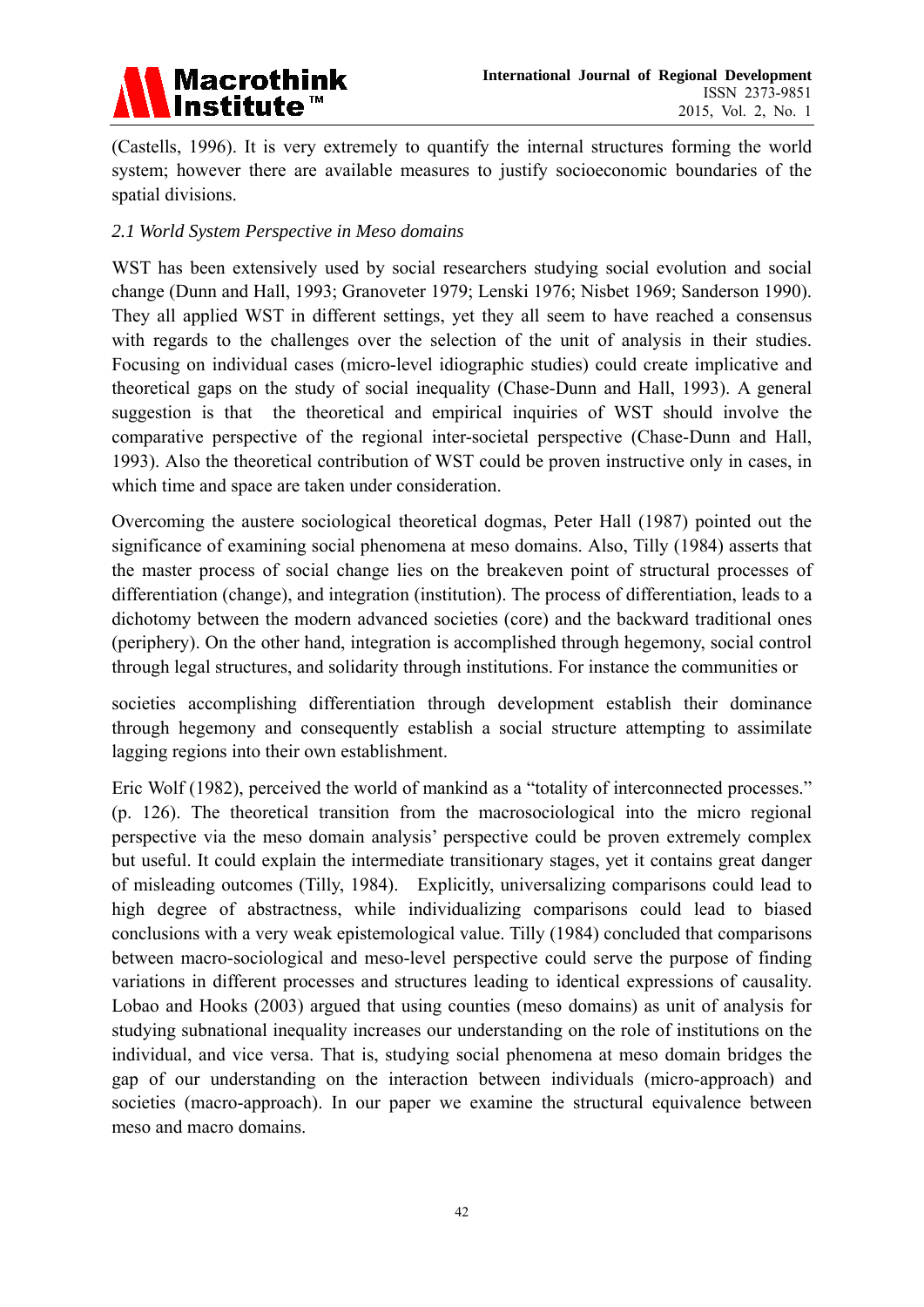

# *2.2 Regional Income Inequality*

The structural rivalry among regions in meso domains is a zero sum game. One's gain is based on another region's loss consider the limited availability of resources. The world systems mechanism, as described by Wallerstein (1974), does not account for subnational structures. However, the mutual reflections between global and local structures could be approach by the glance of development and inequality. We seek for evidence on the impact of regional taxonomies (WST approach) based on regional development and on income inequality across the counties of Illinois.

Income inequality generation, as well as its consequences, covers a large portion of research of stratification (Chevan and Stokes 2000; McLaughlin, 2002). The concept of income inequality in America is a controversial issue (Glickman 2000, McLaughlin 2002). Insofar, numerous approaches and measurements have been developed in order to best diagnose and define the income differential in income inequality including; income earnings inequality (Bernard and Jensen, 1998; Bound and Johnson 1992). Also numerous researchers approached the issue from household income inequality perspective (Bishop, Formby and Smith 1997, Chevan and Stokes 2000; Levernier, Partidge and Rickman, 1998). Chevan and Stokes, (2000), Lobao et al. (1999) used spatial unit of analysis at metropolitan areas, states and counties in order to classify the levels of income inequality.

Kim (2009) conducted a research study on the institutional and regional development differential in the states of Virginia and Massachusetts. She detected a variety of methodological challenges measuring spatial income inequalities considering the unique institutional and structural characteristics of each state. McLaughlin (2002) considers a single set of relationships among the income earnings, household income at state or county level measuring inequality.

Much literature suggests that there are significant income variations among rural and urban economies (Brown and Lee 1990, McLaughlin 2002). Rural counties appear more economically homogeneous with lower levels of income inequality. Yet, McLaughlin (2002) found that household income inequality showed on average an increase on income inequality across the United States in both metropolitan and nonmetropolitan regions. In terms of spatial inequality decrease though, she found that 39 percent income inequality decline of non-metro counties and a 27 percent decline within the metropolitan counties. Finally, she concluded that economic restructuring had a higher impact on altering income inequality in nonmetropolitan regions than it had in metropolitan. In our study we expect income inequality to decrease as levels of Rurality increase.

As previously mentioned, various research projects argued that portions of inequality are predicated on the levels of economic development. Kuznets (1953, 1955) concluded that the dynamics, of income inequality at cross-regional level, shape an inverted U, meaning that the levels of income inequality would increase for newly industrialized regions, then it would reach its peak as development increases and then it would start declining at the development maturation period. However, in 1970's the U.S. experienced a rapid inequality within the country (Harrison and Bluestone 1988). They argued that the income inequality was noted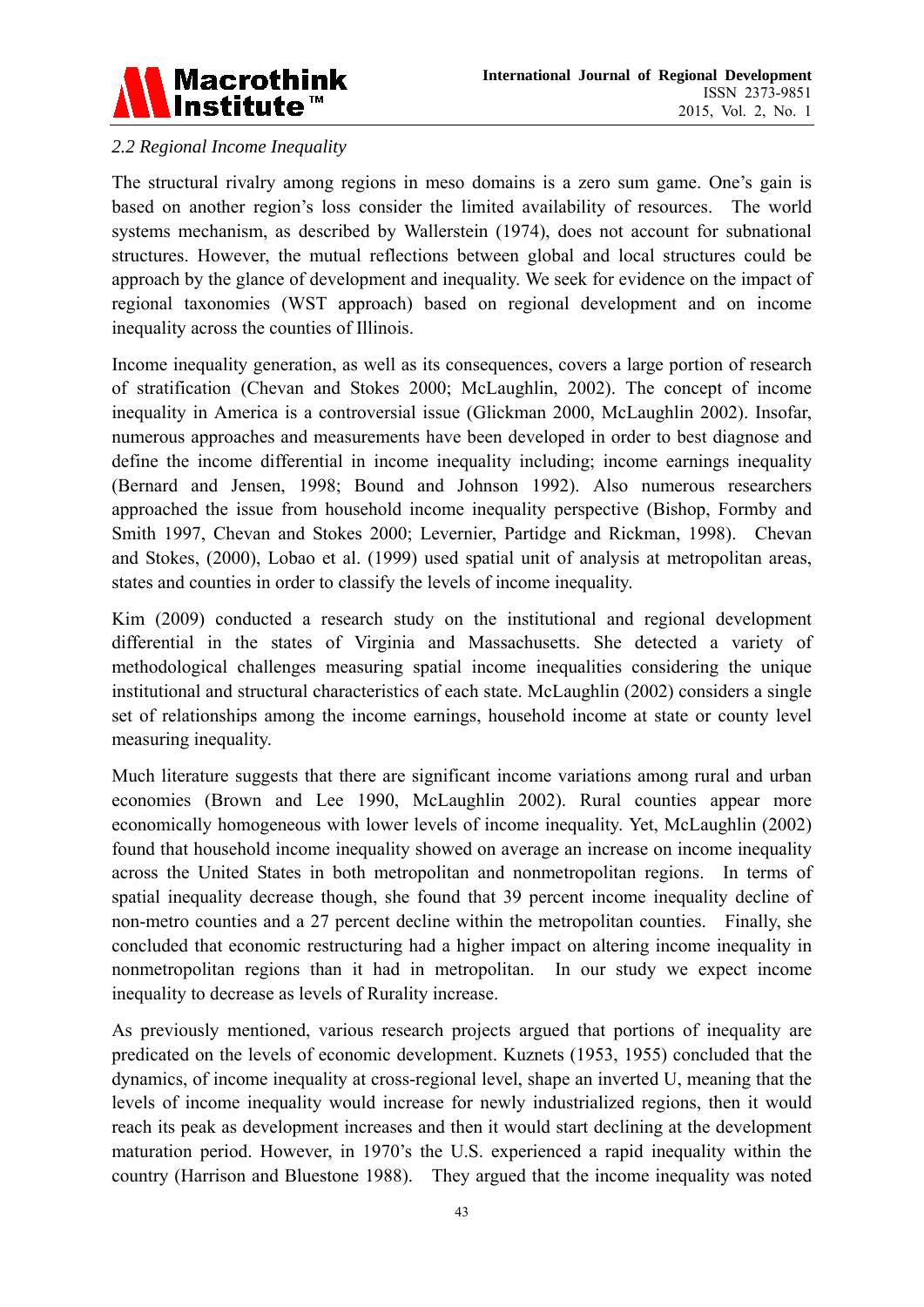

on advanced societies due to the shift of economic structure from industrial to post industrial which is dependent on service employment sector. Therefore, we assume that the regional level of development plays a significant role on income inequality generation. Levels of development in regional analysis were used by Wallerstein (1974) in order to set up the first form of the World Systems' Theory. It will be challenging to be able to test our theory using several assumptions for measurement purposes due to the historical approach used by Wallerstein. In this paper the levels of development will be measured by the scores of Human Development Index (HDI) as proposed by Sudhid Anand and Amartya Sen (1994), and the degree of meso-domain inequality is measured by the distribution of personal income employing the gini index (1912). Finally for the levels of rurality, we rely on the ad hoc urban/rural continuum code established by the US Department of Agriculture measure (2003).

# *2.3 Research Questions and Hypotheses*

Our paper proposes that World Systems Theory regional taxonomy can be applied to the subnational spatial divisions. That is, we propose a classification system based on existing measures of levels of development and levels of rurality, and we rely on the WST framework that core regions are developed and in urban settings, peripheral regions are be less developed with higher levels of rurality (agriculture based economy), while semi-peripheral counties are in between (developing and semi-rural). We expect that rural regions to be less developed than the urban ones, and that the distribution of income is more proportionate in less developed rural counties. We use an application study in Illinois, in order to support our argument. Illinois was selected as it conceptually best fit with the World Systems Theory with a single urban area and the remainder of the state being fairly rural. We divide the analytical part into two sections: The first part focuses on testing Wallerstein's thesis on World Systems' theory at the meso level, while the second examines income inequality on the system of regional classification proposed at the first part of our study.

**Proposition 1:** There is a systemic equivalence between global and local geographical domains expressed by the regional taxonomies subject to the levels of development.

**Research Question 1:** Is there any indication that Wallerstein's World Systems Theory apply to the meso level of analysis?

Hypothesis 1: Regional Development tends to be lower at rural regions than at urban regions.

Hypothesis 2: There is a statistical dependence between *Regional Development Divisions*  and *Rurality Zones*.

#### **Case Study: State of Illinois**

**Research Question 2:** Is there any relationship between income inequality, regional development and levels of rurality across Illinois Counties?

Hypothesis 1: Income inequality is inversely related to Regional Development.

Hypothesis 2: Income inequality is inversely related to Rurality.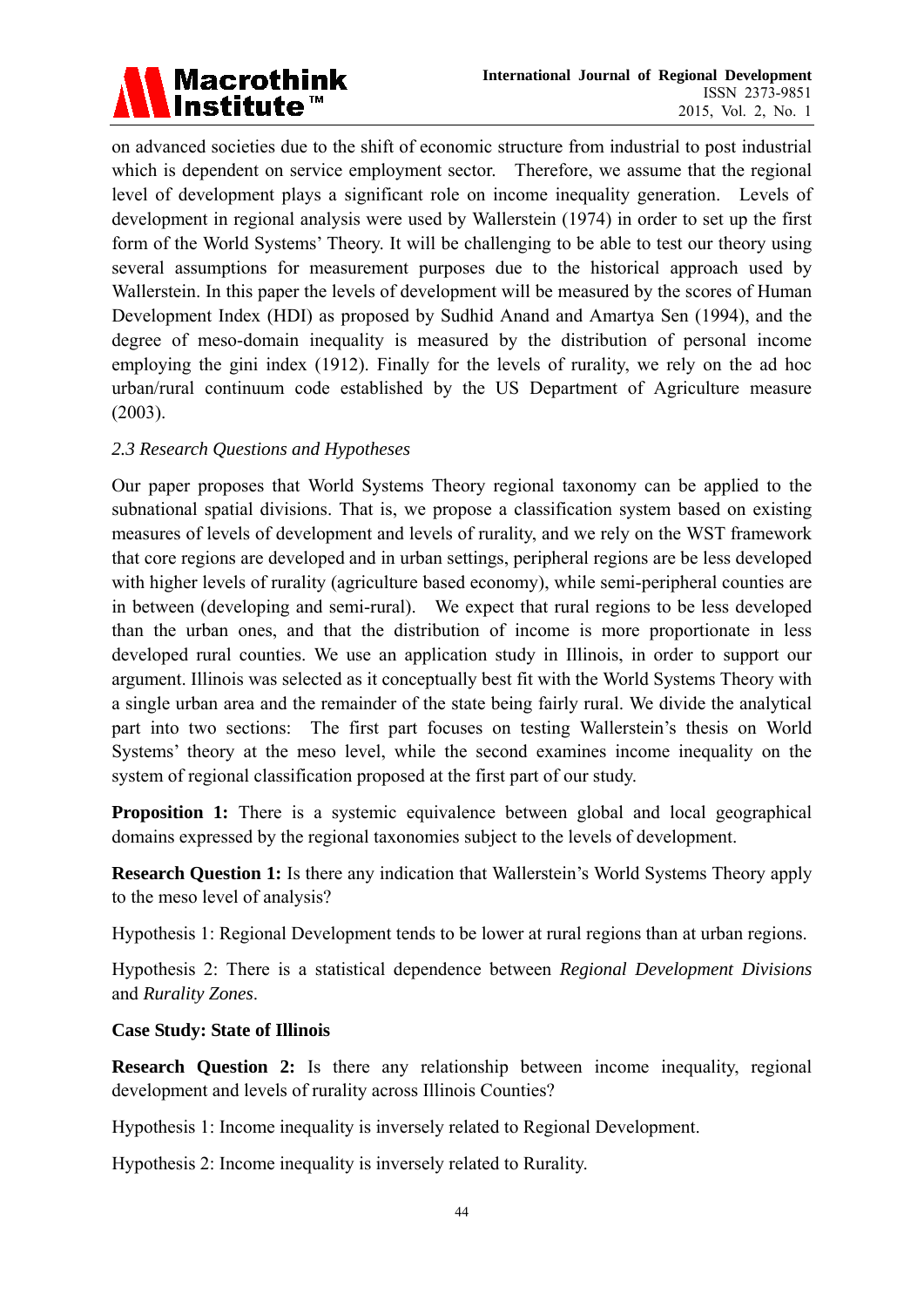

**Final:** Dependent variable: Income Inequality

Independent Variables: Regional Development Levels of Rurality.



Figure 1. Schematic Presentation of the Proposed General Model

# **3. Data and Measures**

We collected data from all Illinois' counties (N=102) for the variables included in our application study. Data of each index component (income, education and longevity) of the Human Development Index (HDI) were collected to calculate the HDI scores for each Illinois' county. Data on levels of rurality were collected by the United States Department of Agriculture (U.S.D.A.) urban/rural continuum codebook (2003). Also for the calculation of the Gini index we collected data on Illinois counties' population (U.S. Census Bureau 2003) and income per capita (Bureau of Economic Analysis. (http://www.bea.gov/newsreleases/regional/lapi/lapi\_newsrelease.htm).

Following the BEA's measure, per capita personal income is calculated as the sum total of personal income of residents in a county divided by the population within the county. Population is calculated as the total number of residents within a given county. Data of educational attainment and population data were found from the U.S. Census Bureau 2003. Finally information about the longevity was found by the Center for Disease Control for the year 1999.

# *3.1 Human Development Indicators*

The spatial taxonomy at the state of Illinois will be based on the human development measures of the United Nations Development Program (U.N.D.P.). We calculated each Illinois county development employing the Human Development Index (HDI) (Anad and Sen, 1994). The definition of HDI is described as,

…a summary composite index that measures a country's average achievements in three basic aspects of human development: health, knowledge, and a decent standard of living. Health is measured by life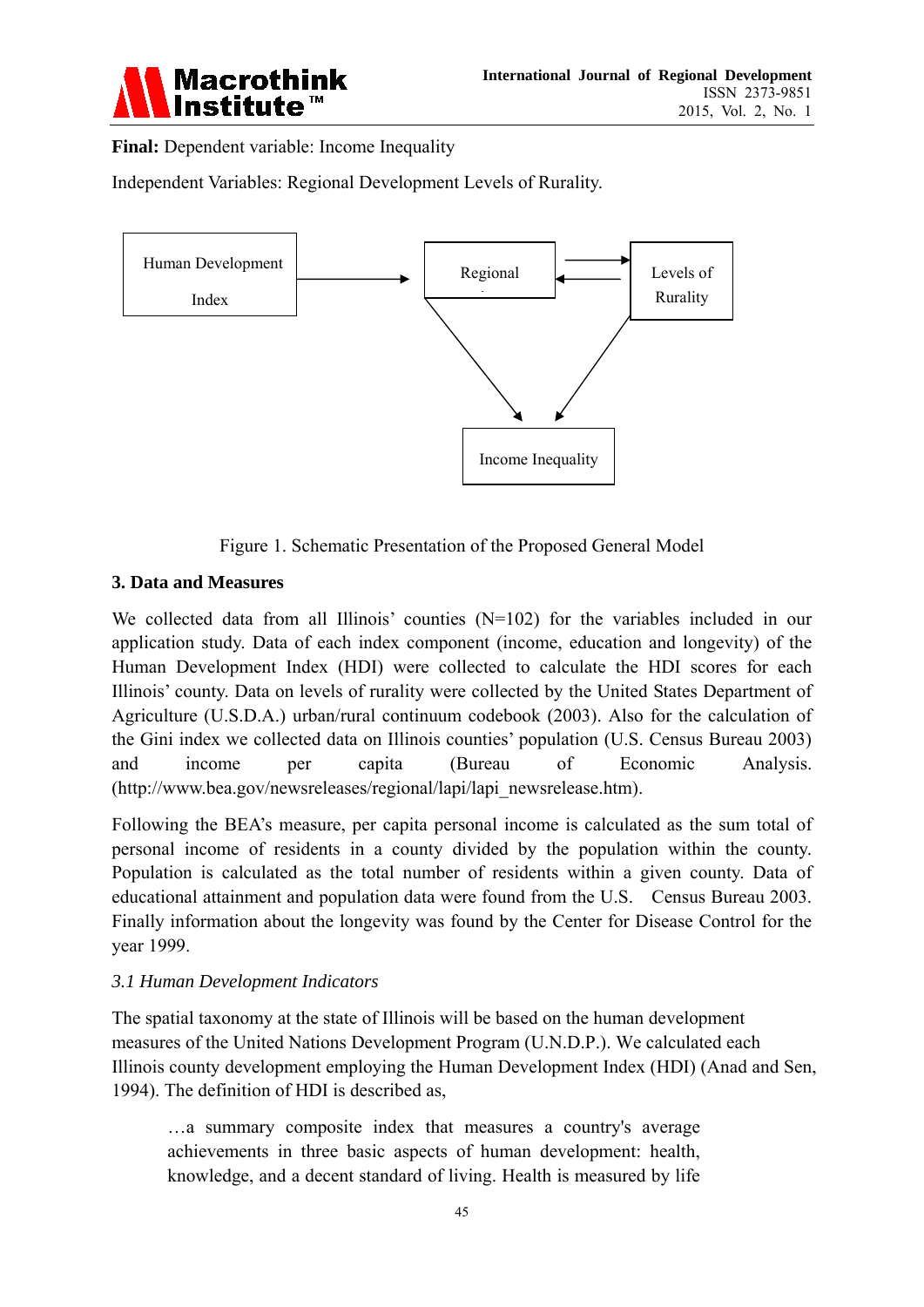

expectancy at birth; knowledge is measured by a combination of the adult literacy rate and the combined primary, secondary, and tertiary gross enrolment ratio; and standard of living by GDP per capita (PPP-US dollars)

(http://hdr.undp.org/en/statistics/faq/question,68,en.html).

The WST spatial division within the state of Illinois is based on clustering individual HDI scores the Illinois counties. HDI scores range from 0.00 to 1.00. A score of 0.00 indicates no development, while 1.00 designates the highest level of human development. We create the variable *regional development* which is based on the HDI score of each county.

Also based on the U.N.D.P. which considers regional composite scores above 0 .800 (0.800 to 1.000) of high human development, scores from 0.5 to 0.799 .500 of medium human development, and scores below 0.499 (0.00 to 0.499) suggesting low human development. By combining Wallerstein's (1974) world systems structure and Anand and Sen's measure of development, we created the variable *Regional Development Divisions* attributed by core (HDI score  $\geq$ 0.800), semi-periphery (0.799 $\geq$ HDI score  $\geq$ 0.500) and periphery (HDI score $\leq$ 0.499). In mathematical notations the HDI is expressed as following,

Individual HDI Component = Actual  $x_1$  Value – Minimum  $x_1$  Value

Maximum  $x_1$  – Minimum  $x_1$  value

Each of the indicators is given equal weight. The composite Illinois HDI is then calculated by combining and averaging the three components and can be expressed in the formula (See Appendix 1for more information on the calculation of composite HDI scores):

Aggregate  $HDI =$  (Income Index + Education Index + Longevity Index)

3

# *3.3 Rurality and Rurality Zones*

We utilized the United States Department of Agriculture's (USDA) definitions of metropolitan (urban) and non-metropolitan (rural) regions. For the first part of our analysis we use the continuum codes as they appear at the USDA database to measure the variable *rurality*. For the second and third part of our analysis, we clustered the counties' codes creating three distinct categories of the variable *rurality zones*. Given that the rural-urban continuum code of 1 indicates the lowest level of rurality and that the code of 9 indicates the highest level of rurality, we divided Illinois Counties at zones (regions) and classified them as following (see Figure 2).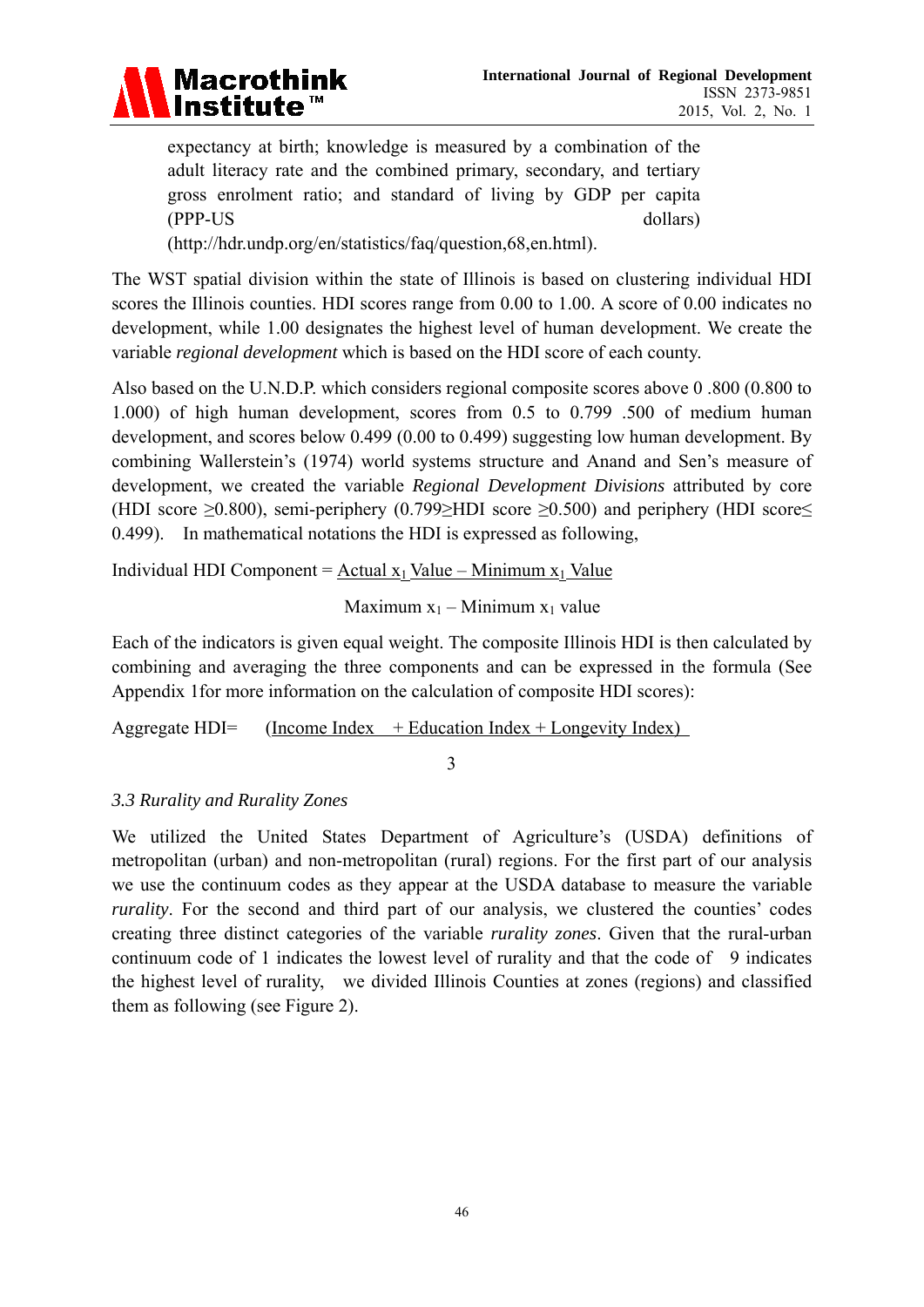

|    | <b>Urban Counties</b>                                                               |
|----|-------------------------------------------------------------------------------------|
| 1. | Counties in metro areas with population of 1,000,000 residents or more.             |
| 2. | Counties in metro areas with population of 250,000 to 1 million residents.          |
| 3. | Counties in metro areas of fewer than 250,000 residents.                            |
|    | <b>Semi-rural counties</b>                                                          |
| 4. | Urban population of 20,000 residents or more, adjacent to a metro area.             |
| 5. | Urban population of 20,000 or more, not adjacent to a metro area                    |
| 6. | Urban population of 2,500 to 19,999, adjacent to a metro area                       |
|    | <b>Rural Counties</b>                                                               |
| 7. | Urban population of 2,500 to 19,999, not adjacent to a metro area                   |
| 8. | Completely rural or less than 2,500 urban population, adjacent to a metro area      |
| 9. | Completely rural or less than 2,500 urban population, not adjacent to a metro area. |

#### Figure 2. Rural-Urban continuum codes

Source**:** 2003 Rural-Urban Continuum Codes,

http://www.ers.usda.gov/data-products/rural-urban-continuum-codes.aspx

Counties with codes 1-3 are considered urban counties, while all counties coded within the range 4-6 are semi-rural, and the ones with codes 7-9 fall in the category of rural counties.

#### *3.4 Income Inequality*

Measuring regional income inequality we calculate the Gini coefficient, the simplest and mostly widespread used measure (Krugman, 1991; Levernier, 1998). The Gini coefficient (1912) measures the distribution of values in a given population. In our case study we use Gini measure the per capita income in the population of 102 counties located in Illinois. The Gini coefficient value ranges between 0 and 1; whereas score of 0 indicates perfect equality (each individual has equal income with the others). On the other hand, a Gini score of 1 indicates an absolute inequality in which one individual concentrates all the total income, while the remaining people have no income at all. In short, we employ the Gini measure to detect the dispersion of income across the urban and rural counties in Illinois. In mathematical notations the Gini coefficient is expressed by:

$$
G = 1 - \sum_{i=0}^{N} (\sigma Y_{i-1} + \sigma Y_i)(\sigma X_{i-1} - \sigma X_i)
$$

where, G is the Gini coefficient, N is the number of residents within a county, X is the cumulated proportion of the population in a given area, and Y is cumulated proportion of personal per capita income in a given areas.

#### **4. Methods and Findings**

As we mentioned in the section 2.2 of this paper, Wallerstein (1974) argued that the world system is a coherent system with divisions based on economic prosperity (development) but it is extremely challenging to quantify it. . We empirically test Wallerstein's assertion at the state of Illinois using county level data on human development assuming that HDI is could serve as a proxy of regional development. Our proposition to empirically describe the internal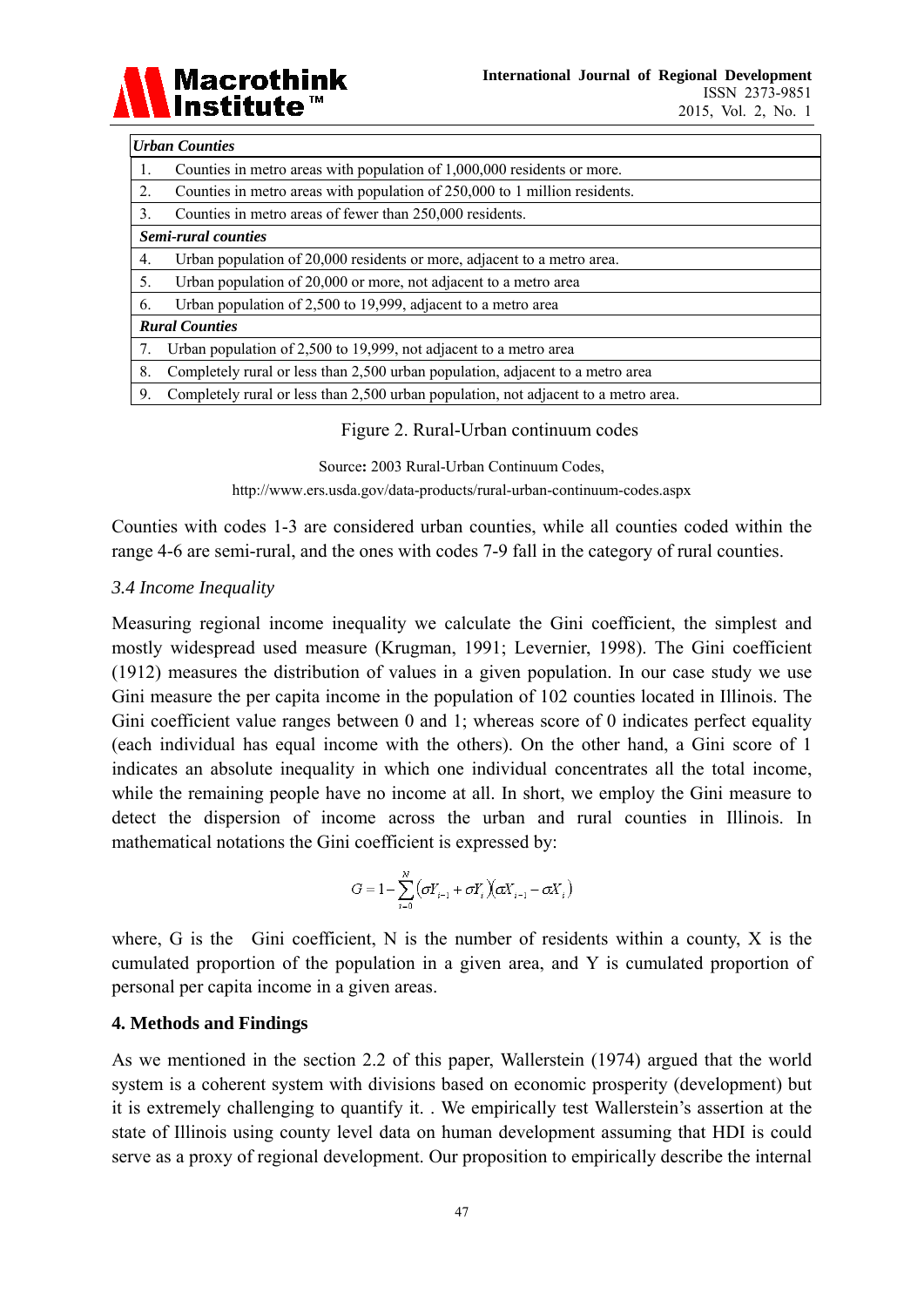

structures of the meso regional system is based on the measurement of the regional development (HDI scores at county level).

The state of Illinois is constituted by a total of 102 counties. We divide Illinois' counties into three regional clusters based on their aggregate HDI. After calculating the HDI scores of each county we find that Illinois state is constituted by 25 peripheral counties, 76 semi-peripheral and only 1 core county (DuPage).

| HDI<br>(Regional<br><b>Development</b><br>Divisions) | <b>HDI</b> Scores | Freq | <b>Percent</b> | HDI<br>minimum | <b>HDI</b><br>max | <b>HDI</b><br>mean | HDI<br>standard<br>deviation |
|------------------------------------------------------|-------------------|------|----------------|----------------|-------------------|--------------------|------------------------------|
| Low (Periphery)                                      | $0.000 - 0.499$   | 25   | 24.5           | 0.189          | 0.498             | 0.429              | 0.072                        |
| <b>Medium</b><br>(Semi-Periphery)                    | 0.500-0.799       | 76   | 74.5           | 0.500          | 0.737             | 0.573              | 0.054                        |
| <b>High (Core)</b>                                   | $0.800 - 1.00$    |      | 1.0            | 0.821          | 0.821             | 0.821              | 0.00                         |

Table 1. Descriptive Statistics of HDI scores in Low, Medium and High HDI Counties in Illinois

For the peripheral counties, the average score of HDI appears to be a little greater than 0.4 with a standard deviation close to 0.070, revealing a relevant homogeneous level of development. Approximately 75% of the counties fall into the medium range of development with an average score close to 0.6 of the HDI with a standard deviation of 0.05. Finally, only one county (DuPage) appears to be of high regional human development (HDI=0.821). Also one county is right at the margins of the core (HDI of Cook county  $= 0.78$ ). Both DuPage and Cook are counties of the greater region of Chicago. Based on the development classification of the counties shows the concentration of power and resources only in one county, which is at the core of the state.

Our next step of our data organization is to classify Illinois' counties based on the USDA rural/urban continuum code measuring the levels of rurality. After merging codes 1-3, 4-6 and 7-9, we constructed three regional categories, urban, semi-rural and rural regions. Table 2 maps the Rurality zones based on the levels of rurality across all Illinois' counties. The urban counties constitute approximately one third (35%) of the total of 102 Illinois Counties, thirty seven percent of the fall into the semi-rural category, while almost twenty nine percent of the total of rural zones appear to be rural counties.

Table 2. Frequencies' Distribution of Urban and Semi-Rural and Rural Counties

| <b>Level of Rurality</b> | Rural<br>continuum | Freq | % Illinois        | <b>Cumulative Percent</b> |
|--------------------------|--------------------|------|-------------------|---------------------------|
| (Rurality Zones)         | codes*             |      | <b>Counties</b> ) |                           |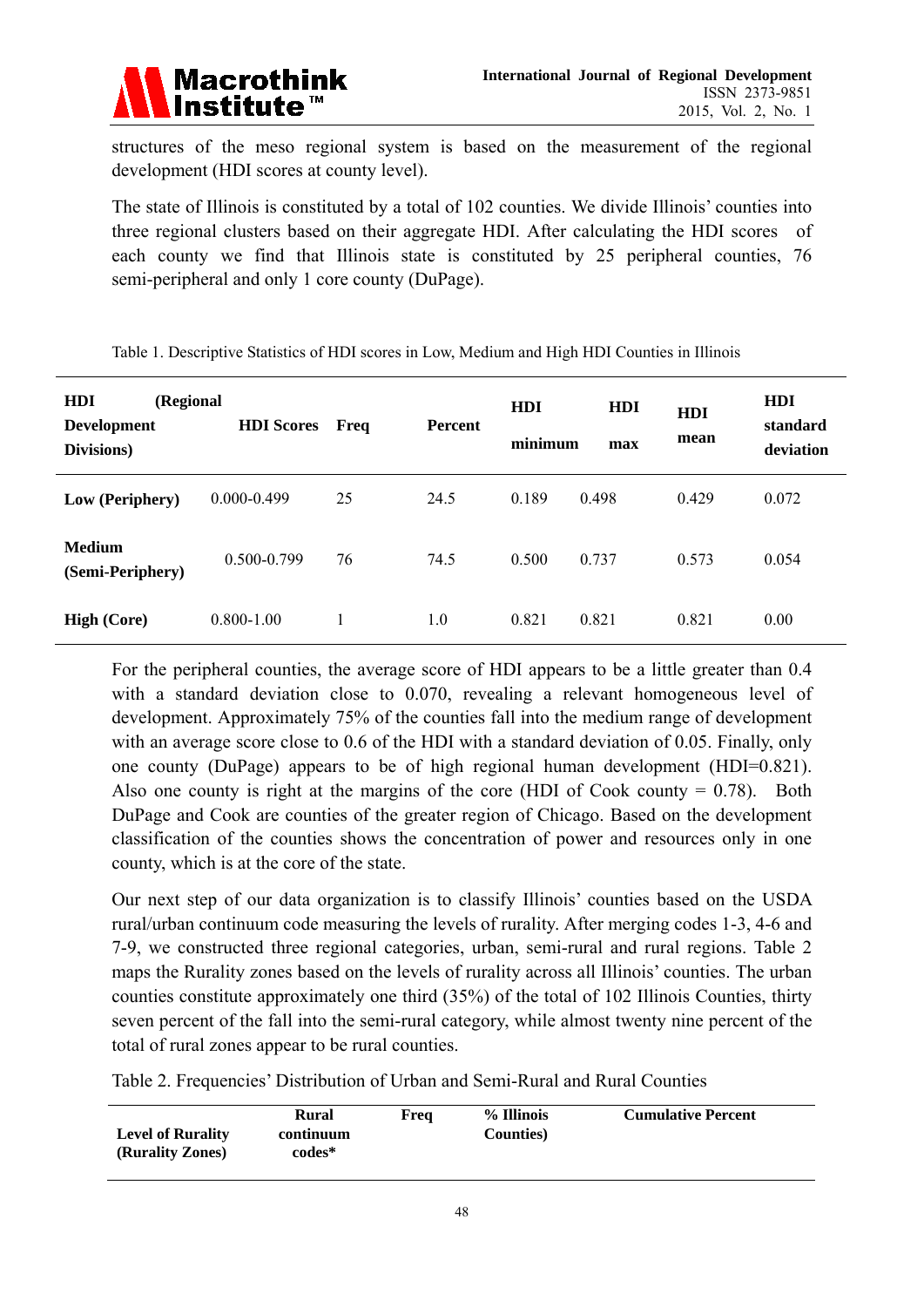

| Low              |        | 17  | 16.7  | 16.7  |
|------------------|--------|-----|-------|-------|
| (Urban counties) |        | 10  | 9.8   | 26.5  |
|                  |        | 9   | 8.8   | 35.3  |
| <b>Medium</b>    | 4      | Q   | 8.8   | 44.1  |
| (Semi-rural      |        | h   | 5.9   | 50.0  |
| counties)        | 6      | 22  | 21.6  | 71.6  |
| <b>High</b>      | (Rural |     |       |       |
| counties)        |        | 20  | 19.6  | 91.2  |
|                  | 8      | 2   | 2.0   | 93.1  |
|                  | 9      |     | 6.9   |       |
| <b>Total</b>     |        | 102 | 100.0 | 100.0 |

At a first glance, we detect that the levels of rurality in Illinois counties appear to be proportionately distributed. However the levels of human development across them appear to be more dispersed. As we see in table 3, the mean differences in HDI, between the urban, semirural and rural counties do not differ by much; for urban counties HDI mean score is 0.57, for semirural counties is 0.54 and for the rural counties is 0.51.Unlikely, there is a difference between the standard deviations between the different rurality zones. In urban and semirural zones seem to be similar with standard deviations of 0.086 for the urban and 0.066 for the semi-rural, but on the other hand rural counties appear to have higher dispersion of HDI (standard deviation=0.11).

After calculating the descriptive statistics on levels of rurality and development, we examine the structural associations between the global and meso domain employing the WST regional taxonomies. Based on Wallerstein's proposition that peripheral countries are more rural (agriculture economy) and less developed in comparison to core urban areas. Hence, we expect a negative relationship between levels of rurality and development. To detect the direction and the magnitude of the relationship, if any, between rurality and development, we use the raw data (numeric scores) of the rural-urban continuum codes, and the HDI scores of the entire population of Illinois Counties.

| <b>Levels of Rurality</b>                       |                    |                    |                 |                                         |  |  |
|-------------------------------------------------|--------------------|--------------------|-----------------|-----------------------------------------|--|--|
|                                                 | <b>HDI</b> Minimum | <b>HDI</b> Maximum | <b>HDI</b> Mean | <b>HDI</b> Standard<br><b>Deviation</b> |  |  |
| <b>Urban</b><br><b>Counties</b><br>$(N=36)$     | 0.398              | 0.821              | 0.57            | 0.086                                   |  |  |
| <b>Semirural</b><br><b>Counties</b><br>$(N=37)$ | 0.307              | 0.723              | 0.54            | 0.066                                   |  |  |
| <b>Rural</b><br><b>Counties</b><br>$(N=29)$     | 0.189              | 0.712              | 0.51            | 0.110                                   |  |  |

Table 3. Descriptive Statistics of Regional Development across Urban, Semi-Rural and Rural Illinois' Counties

We employ the simple mode of correlation coefficient which detects linear dependency between two variables. Based on the correlation coefficient (Pearson's rho) rurality and regional human development have a moderate negative relationship (r=-0.301) (table 4). That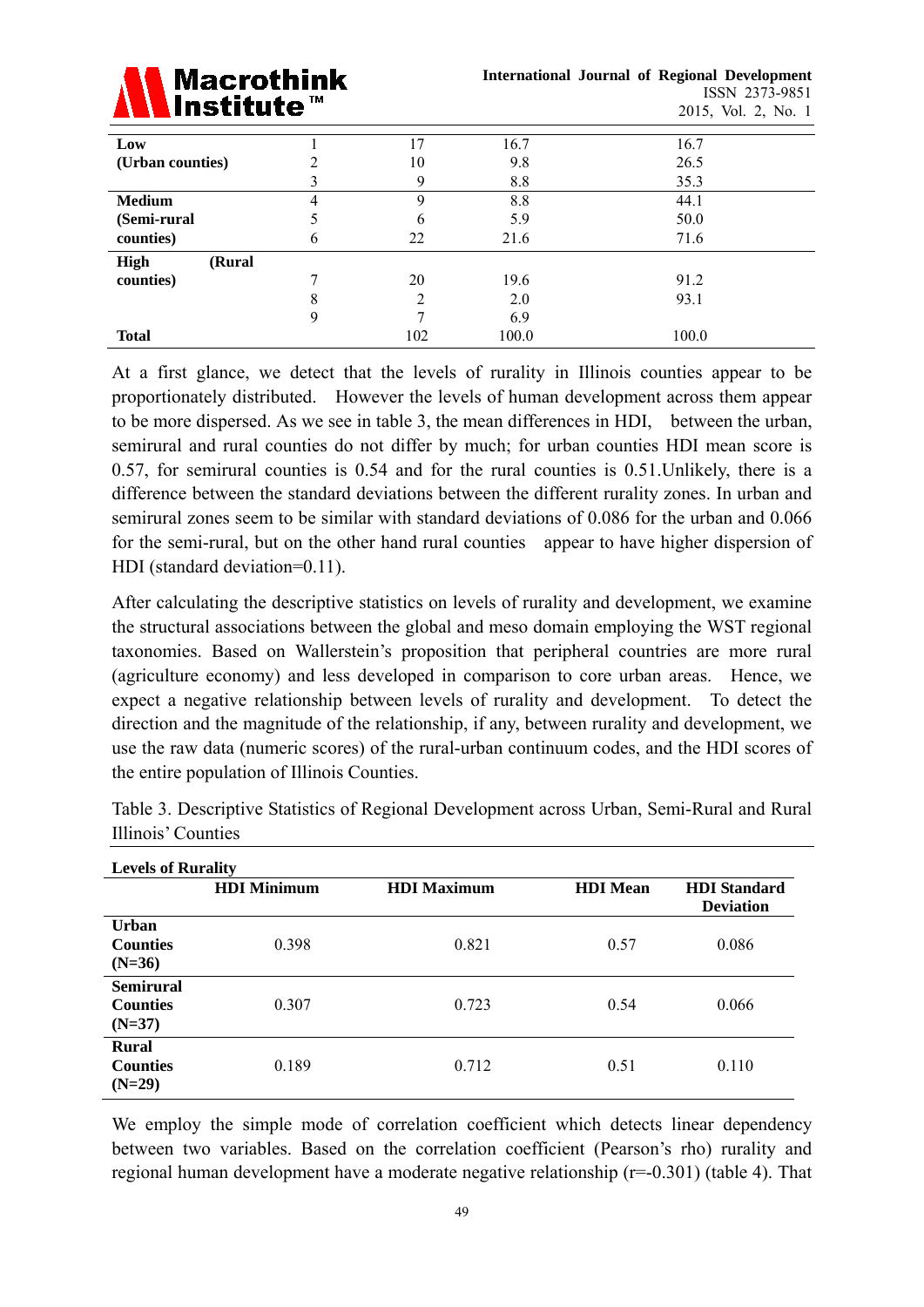

is, our data entail that on average as rurality increases the human development tends to decrease. Our findings support the general argument of the WST, which considers peripheral areas to be agricultural-based economies located at rural regions, while urban areas appear to be more developed and closer to the core. However, WST classifies regions by categorizing them into clusters based on certain characteristics. To establish clustering of Illinois counties, we must recode the variables Regional Development and Rurality.

Table 4. Correlation matrix of Regional Development and Rurality

|                                   | <b>Regional Development (HDI)</b> | <b>Rurality (RUCC)</b> |
|-----------------------------------|-----------------------------------|------------------------|
| <b>Regional Development (HDI)</b> | .000                              | $-0.301**$             |
| <b>Rurality (RUCC)</b>            | $-0.301**$                        | .000                   |

**\*\***Significant at p≤0.01.

After finding that there is a general indication of structural equivalence, at this stage of our analysis we test the hypothesis of structural equivalence between WST and regional domains focusing of regional clusters. As discusses in sections 3.1 and 3.2, we divided the counties based on their degree of rurality and development. We created a new variable *Regional Development Divisions (RDD),* which is attributed by three categories, periphery (counties with HDI=0.0-0.499), semi-periphery (counties with HDI=0.500-0.799) and core (counties with HDI=0.800-1.00. Also the *Rurality Zones* are divided in three categories, urban (codes 1-3), semirural (codes 4-6) and rural (codes 7-9). We now measure both variables at the ordinal level. Hence, we employ the Gamma measure of association (ideal for categorical variables, see appendix 1) to detect the direction as well as the magnitude of the relationship between the *Regional Development Divisions* and *Rurality Zones*. We test the hypothesis of existence of association between the two variables indicating that WST taxonomy is similar in meso regional domains.

As you can see on table 5, approximately thirty five percent of Illinois rural counties belong to periphery, while 65% of them fall within the semi-periphery, and no rural county is highly developed. As expected the vast majority (75%) of semi-rural regions could be classified as semi-peripheral regions. Finally at the urban category of the rurality zones, only 13.9% appear be part of the periphery, 83.3% belong to semi-periphery and only one (2.8%) falls into the core. The association between *Regional Development Divisions and Rurality Zones* appears to be statistically significant  $(p<0.05)$ . There is a moderate negative relationship (gamma= -0.361) between the levels of development and the levels of rurality across regions. That is, there is an indication county in rural zones as more likely to be part of the periphery, than the semi-rural and urban ones. The results are identical to our former stage of analysis, yet our second model explores for any indication that the WST regional taxonomies (periphery, semi-periphery and core) have common characteristics with the regional (county) classification. It is very interesting that only three percent of the urban counties can be considered as core and that only thirty five percent of the rural counties belong to periphery.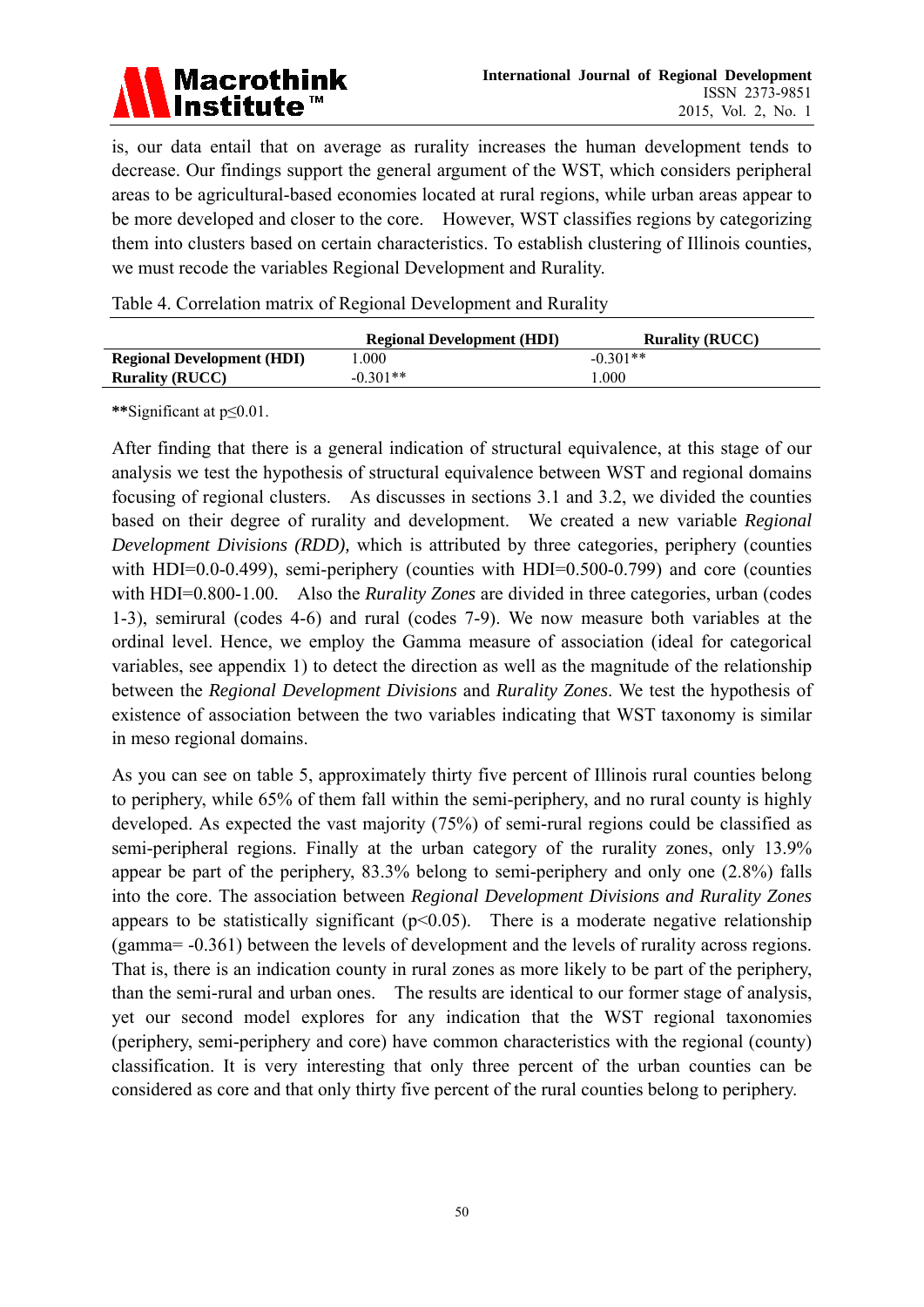

| Regional<br><b>Development</b><br><b>Divisions</b> | <b>Rurality Zones</b> |                   |              |               |  |
|----------------------------------------------------|-----------------------|-------------------|--------------|---------------|--|
|                                                    | <b>Rural</b>          | <b>Semi-Rural</b> | Urban        | <b>Totals</b> |  |
| <b>Periphery</b>                                   | $10(34.5\%)$          | $10(27.0\%)$      | $5(13.9\%)$  | 25(24.5%)     |  |
| <b>Semi-Periphery</b>                              | $19(65.5\%)$          | $27(73.0\%)$      | $30(83.3\%)$ | 76 (74.5%)    |  |
| Core                                               | $0(0.0\%)$            | $0(0.0\%)$        | $1(2.8\%)$   | $1(1.0\%)$    |  |
| <b>Totals</b>                                      | 29 (100%)             | 37(100%)          | 36 (100%)    | 102 (100%)    |  |

Table 5. Contingency table of regional development divisions and rurality zones

The final step of our analysis investigates the phenomenon of income inequality from a regional development and regional rurality perspective. In our model of regional income inequality we consider the regional levels of human development and the regional levels of rurality as the two factors affecting inequality. We detected that there is a highly variability of personal per capita income within core counties and a moderate one in the semi-periphery and periphery. Table 6 shows that in peripheral counties the per capita income is close to 25,000 dollars, while in the medium development regions (semi-periphery) it is about 30,000 dollars and in the core county of Illinois the personal income is approximately 50,000 dollars in 2004, revealing high inequality between the core, periphery and semi-periphery. Employing the Gini coefficient we detect that income inequality within core counties is greater (Gini coefficient =0.550) than semi-peripheral counties (Gini coefficient =0.421), and a lot greater than peripheral ones (Gini coefficient =0.388).

| <b>Regional</b><br><b>Development</b><br><b>Divisions</b> | <b>Personal</b><br>Capita<br>mean | Per<br>Income | <b>Population</b> | Gini<br>mean | coefficient | <b>HDI</b> mean |  |
|-----------------------------------------------------------|-----------------------------------|---------------|-------------------|--------------|-------------|-----------------|--|
| Semi-periphery                                            | 29,539.88                         |               | 10,988,252        | 0.421        |             | 0.573           |  |
| Core                                                      | 48.115                            |               | 920.457           | 0.550        |             | 0.821           |  |

Table 6. Descriptive Statistics of Income Inequality across Regional Development Divisions

With regards to the relationship between *rurality* and *income inequality*, urban counties appear to have high overall levels of personal per capita income, but also they have the highest degree of degree of inequality in Illinois (*Gini coefficient= 0.458*). The lowest degree of inequality appears in rural counties, so as the lowest income.

|            | Rural     | Frequency      | $\%$<br>of | Personal<br>per | Gini        | Gini      |
|------------|-----------|----------------|------------|-----------------|-------------|-----------|
| Rurality   | continuum | Distribution   | Illinois   | capita income   | Coefficient | Standard  |
| zones      | codes     |                | Counties   | mean            | mean        | Deviation |
| Urban      |           | 17             | 16.7       | 32,105          | 0.458       | 0.057     |
|            |           | 10             | 9.8        | 30,502          | 0.439       | 0.035     |
|            |           | 9              | 8.8        | 28.936          | 0.424       | 0.042     |
| Semi-Rural | 4         | 9              | 8.8        | 31,185          | 0.410       | 0.023     |
|            |           | 6              | 5.9        | 27,525          | 0.346       | 0.024     |
|            | b         | 22             | 21.6       | 27,813          | 0.404       | 0.029     |
| Rural      |           | 20             | 19.6       | 25,847          | 0.395       | 0.031     |
|            | 8         | $\overline{2}$ | 2.0        | 27,846          | 0.420       | 0.113     |
|            |           |                | 6.9        | 25,310          | 0.400       | 0.023     |

Table 7. Descriptive statistics of income inequality across Rurality Zones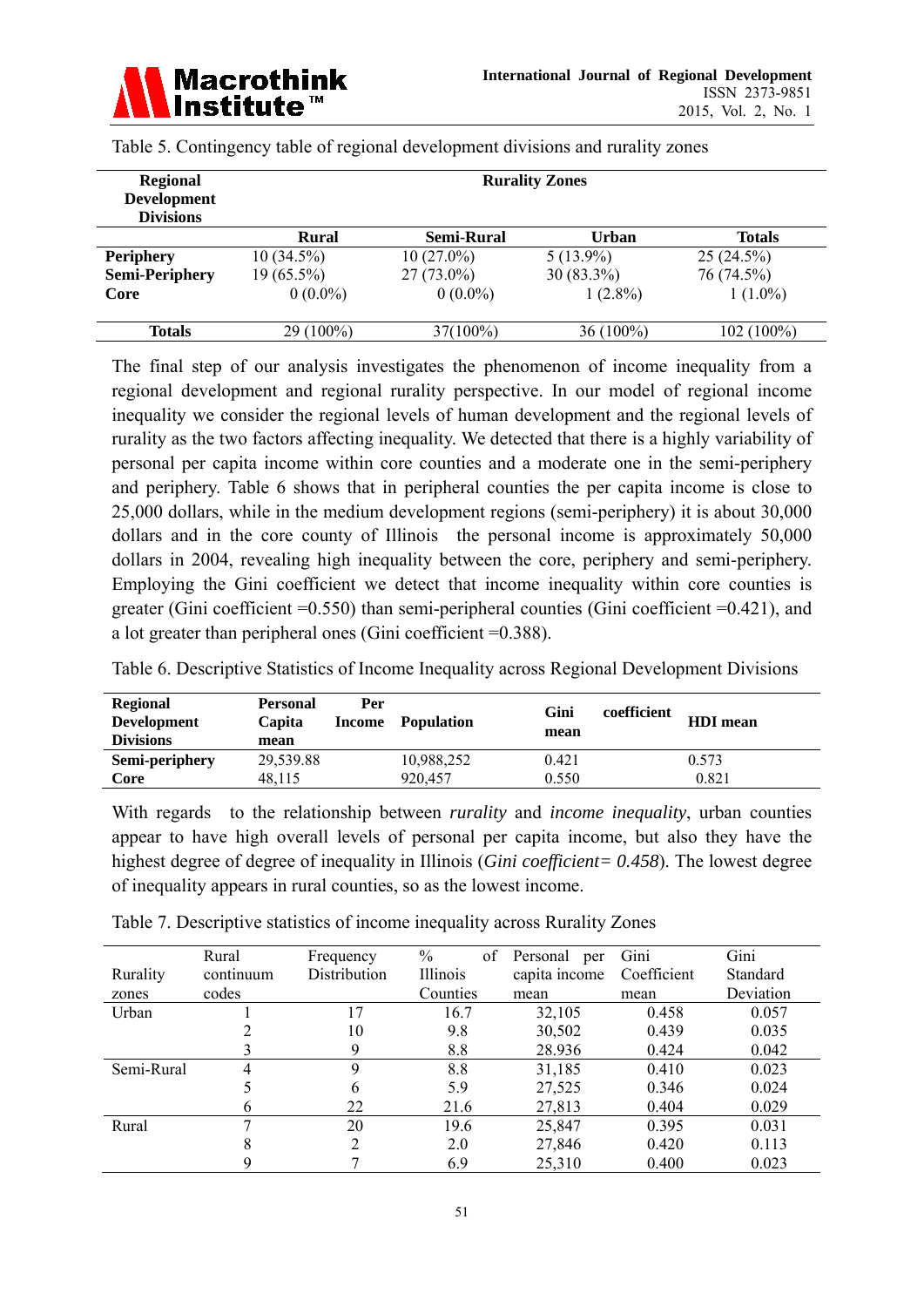

With our model we test for linear dependence between income inequalities (dependent variable) with the regional development (independent variable) and the rurality (independent variable). As we can see table 8, there is statistically significant  $(p<0.05)$  moderate positive relationship (Pearson's rho= 0.323) between the income inequality and regional development. Also our based on our analysis, we find that there is a significant  $(p<0.05)$  moderate negative relationship between income inequality and rurality. From the results, table 8, it also appears that there is a negative correlation between income inequality and levels of development. So as the regional development increase, the level of inequality decreases.

Table 8. Multi-Correlation Matrix between Income Inequality, Regional Development and Rurality

|                             | Income             | Inequality | Regional   | <b>Development</b> |                        |
|-----------------------------|--------------------|------------|------------|--------------------|------------------------|
|                             | (Gini Coefficient) |            | (HDI)      |                    | <b>Rurality (RUCC)</b> |
| Inequality<br><b>Income</b> |                    |            |            |                    |                        |
| (Gini Coefficient)          |                    |            | $0.323**$  |                    | $-0.440**$             |
| <b>Regional</b>             |                    |            |            |                    |                        |
| <b>Development</b> (HDI)    | $0.323**$          |            |            |                    | $-0.301**$             |
| <b>Rurality (RUCC)</b>      | $-0.440**$         |            | $-0.301**$ |                    |                        |

\*\*significant at the 0.01 level (2-tailed).

Our results indicate that regional income inequality tends to increase as the level of rurality decreases, which support McLaughlin's (2002) predictions. Also based on our findings we anticipate higher capital accumulation at core counties, which is prominent to WST assertions. Also the income inequality tends to be higher at the core, while a more equally distributed income occurs at peripheral regions. Expanding our discussion to economic growth literature our findings indicate that there is empirical evidence supporting Kuznets (1955) hypothesis stating that dynamically income inequality forms an inverted U shape distribution. That is, the levels of income inequality would increase for newly developed regions, and it would reach its peak as development increases followed by a declining pattern at later stages. DuPage County is not a newly developed region; hence it is remarkable that high inequality still remains intact. Considering that most of rural Illinois' counties are farming dependent economies, there is an indication that they are at the first stage of inverted U shape inequality as proposed by Kuznets. One explanation could be that low inequality in rural areas occurs during the transition period, while at industrial and postindustrial societies the levels of inequality tend to increase. On the other hand in urban areas the shift from the industrial to postindustrial era might be the case of increasing inequalities as well. Finally, our findings show promise for future research testing Harrison and Bluestone (1988) argument that income inequality on advanced regions occur due to the transition from industrial (manufacturing) to post-industrial (service) based economy. Therefore further research needs to be performed to explore the regional industrial and post-industrial economic structure of Illinois and investigate its association to income inequalities.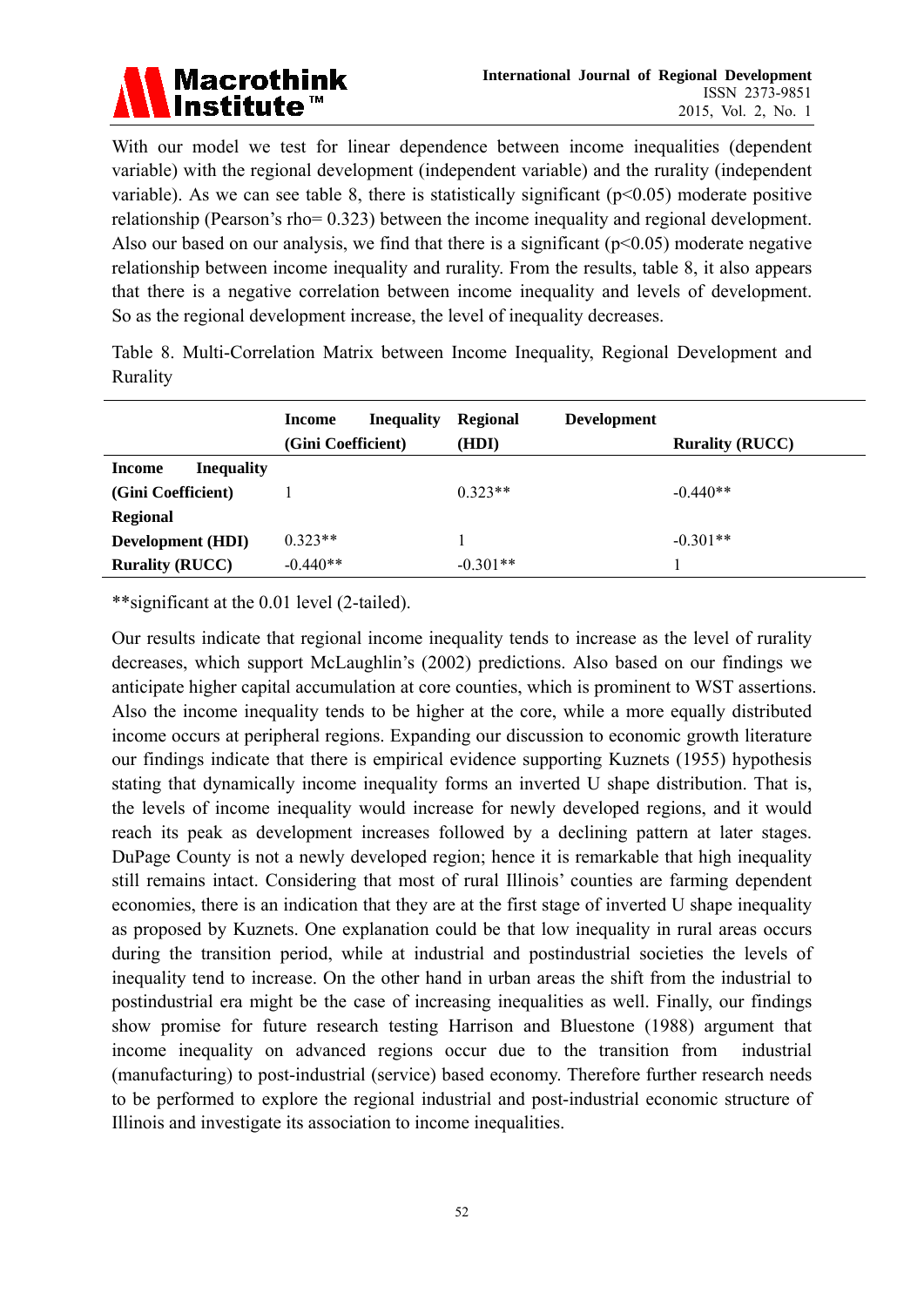

# **4. Conclusions and Future Research**

With this paper we tried to explore the applicability of World Systems' regional taxonomies and we explored the phenomenon of income inequalities at a county level. Since our study is exploratory, our analysis focused only within the geographic boundaries of Illinois. Most studies employing WST were based solely on global level of analysis. We proposed that part of World' Systems Theory structural framework may be applicable on meso structural domains. Considering the assumptions we discussed, and recognizing various limitations of our model, we found some premise on our proposition of structural equivalence between macro and meso scales. Wallerstein argued that the division of the world countries is constituted by interdependent components of an integrated functional (occupational) system. Following his rationale we explained the spatial structure of the state of Illinois as an integrated system formed by counties (functional divisions), and we explored their taxonomy based on the levels of development. We calculated the Human Development Index (HDI) in order to regionally divide state of Illinois into three distinct regional clusters based on their level of development. We found that the vast majority of both urban and rural counties fall into the category of semi-periphery (medium levels of development), which creates ambiguity in WST structures on meso domains. However, our analysis revealed that higher levels of rurality signify lower levels of development, which along with WST affirmation, verifies vanguard sociological research studies on regional development.

In conclusion, we found that less developed (peripheral) counties appear to have lower levels of capital accumulation than the high developed counties (core), yet personal incomes in peripheral counties appear proportionately distributed. That is, our analysis revealed a moderate negative relationship between the income inequality and levels of rurality at the state of Illinois. Rural counties tend to more homogeneous with lower level of per capital income than the urban areas. Recognizing the methodological and theoretical ambiguity over the applicability of WST in regional level, we conclude that in the state of Illinois there is an indication of structural equivalence between the meso and macro structures. Our findings of the model testing for association between regional inequality, regional development and levels of rurality, reproduce former findings of vanguard studies in spatial inequality in the U.S., where rural regions appear to be less developed with lower levels of personal income inequality in comparison to urban areas where the average personal income is at a higher level, yet it is disproportionately distributed. Future research shall be conducted to explore the structural equivalence between macro and meso level of analysis focusing on the occupational divides between the rural and urban areas. Also further research needs to be conducted to examine the ambiguity of semi-peripheral regions that appear to be constituted by a mix of rural, semi-rural and urban counties. Finally, future research shall address the dependency between the rural and urban regions and detect the dimensions of factor endowments differential, the variations on entrepreneurial activities, and the unequal human capital accumulation in urban and rural regions.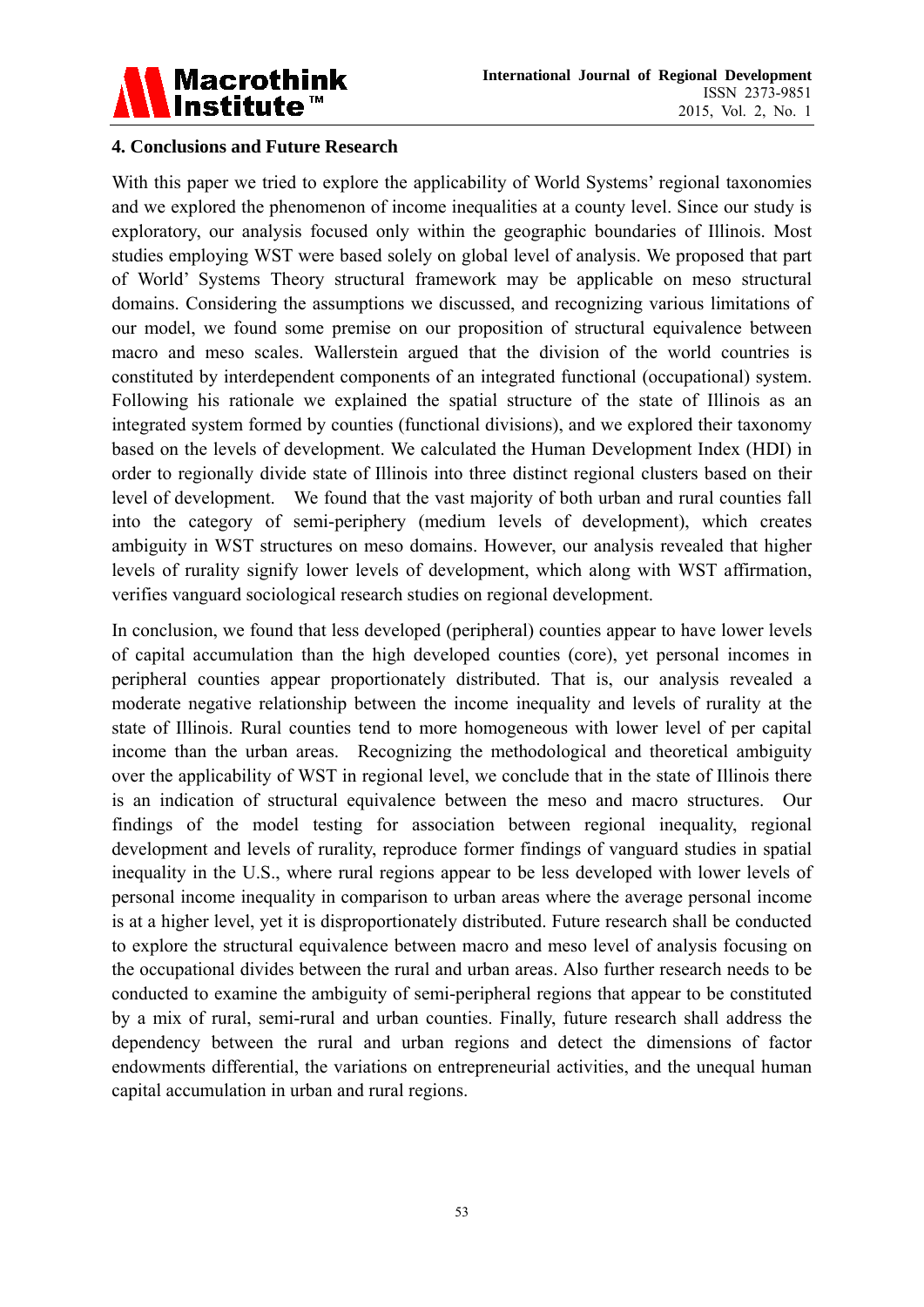

# **References**

Albrecht, D. E., & Albrecht, S. G. (2007). The benefits and costs of inequality for the advantaged and disadvantaged. *Social Science Quarterly*, *88*(2), 382-403. http://dx.doi.org/10.1111/j.1540-6237.2007.00463.x

Anand, S., & Sen, A. K. (1994). *Human development index: Methodology and measurement*. New York: Oxford Press. http://hdr.undp.org/sites/default/files/oc12.pdf

Armstrong, H. W., & Vickerman, R. W. (1995)*. Convergence and divergence among European regions*. London: Pion.

Barro, R., & Sala-I-Martin, X. (1991). Convergence across states and regions*. Brookings papers on Economic Activity, 1,* 107-182. http://dx.doi.org/10.2307/2534639

Bernard, A. B., & Jensen B. J. (1998). *Understanding increasing and decreasing wage inequality.* Cambridge, MA: National Bureau of Economic Research. http://dx.doi.org/10.3386/w6571

Bishop, J. A., Formby, J. P., & Smith, J. W. (1997). Demographic change and income inequality in the United States, 1976-1989. *Southern Economic Journal, 64*, 34-44. http://dx.doi.org/10.2307/1061035

Boatca, M. (2006). Semi-peripheries in the world-system: Reflecting eastern European and Latin American experiences. *Journal of World Systems Research*, *12*(2), 321-346.

Brown, D. I., & Lee, M. A. (1999). Persisting in**e**quality between metropolitan and nonmetropolitan America: Implications for theory and policy. In P. Moen, D. Dempster-McClain, & H. A. Walker (Eds.), *A nation divided: Diversity, inequality and community in American society* (pp. 151-167). Ithaca: Cornell University Press.

Bureau of Economic Analysis. (2008). Local area personal income definitions.

Champion, T., & Hugo, G. (2004). New forms of urbanization: beyond the urban-rural dichotomy. Virginia: Ashgate Publishing Company.

Chase*-*Dunn*,* C., & Grimes, P*.* (1995). World-Systems analysis. *Annual Review of Sociology 21*, 387-417. http://dx.doi.org/10.1146/annurev.so.21.080195.002131

Chase-Dunn, C., & Hall, T. D. (1993). Comparing world-systems: Concepts and working hypotheses. *Social Forces, 71*(4), 851-886. http://dx.doi.org/10.1093/sf/71.4.851

Chevan, A., & Stokes, R. (2000). Growth in family income inequality, 1970-1990: Industrial restructuring and demographic change. *Demography, 37*, 365-380. http://dx.doi.org/10.2307/2648048

Cuadrado-Roura, J., Begona Garcia-Greciano, B., & Raymond, J. (1999). Regional convergence in productivity and productivity structure: The Spanish case*. International Regional Science Review*, *22*, 35-53. http://dx.doi.org/10.1177/016001799761012190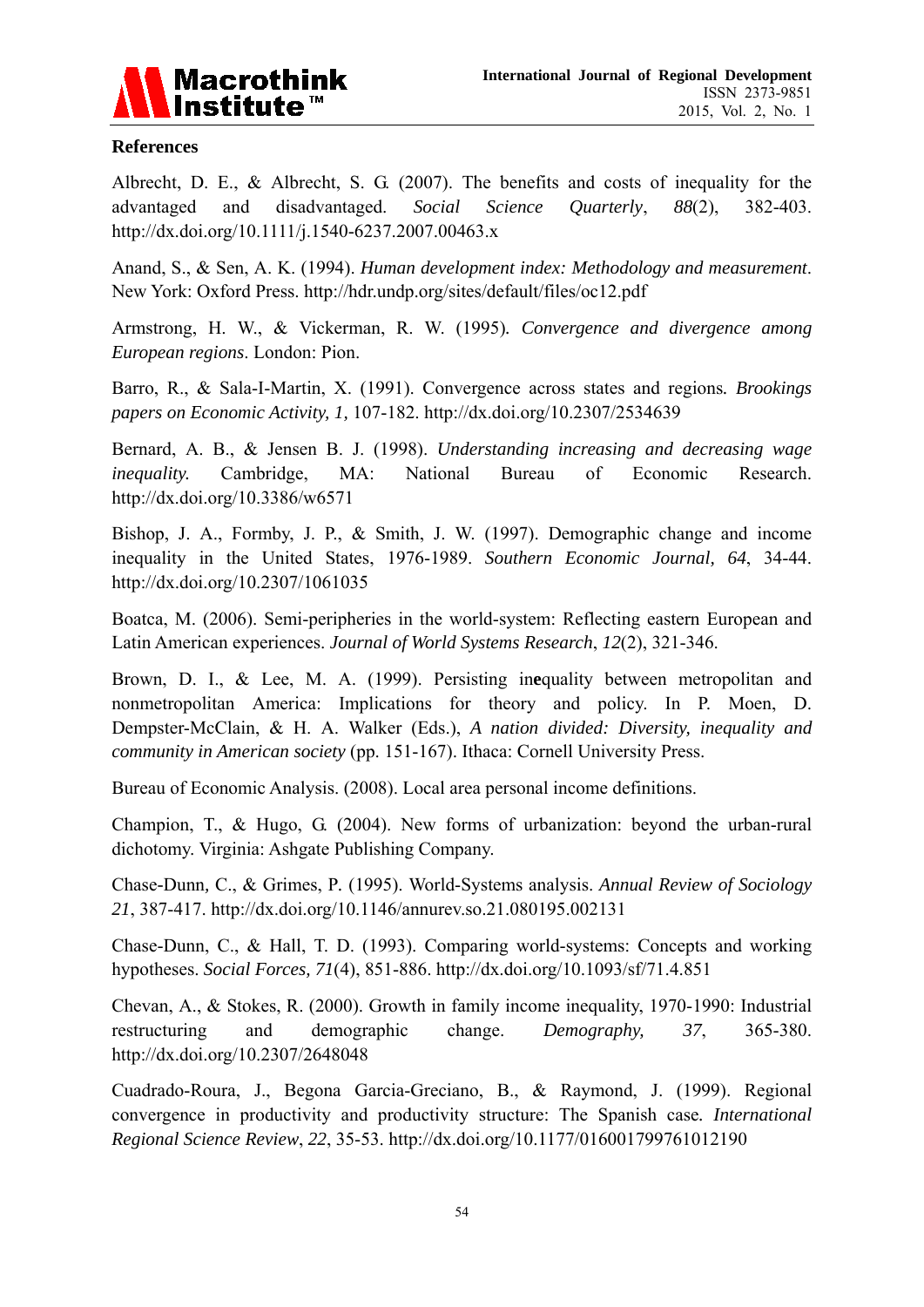

Fan, C. C., & Casetti E. (1994). The spatial and temporal dynamics of U.S. regional income inequality, 1950-1989. *The Annals of Regional Science, 28*, 177-196.

Fingleton, B. (1999). Estimates of time to economic convergence: An analysis of regions of the European Union*. International Regional Science Review*, *22*, 5-35. http://dx.doi.org/10.1177/016001799761012181

Gini, C. (1912). *Variability and Mutability*. Bologna: Cuppini.

Glickman, N.J. (2000). Prosperity and inequality among America's cities and regions. In R. Marshall (Ed.), *Back to Shared Prosperity* (pp. 395-406). Armonk, NY: M.E.Sharpe Inc.

Granovetter, M. (1979). The idea of advancement in theories of social evolution and development. *American Journal of Sociology, 85*, 489-515. http://dx.doi.org/10.1086/227047

Hall, P. (1987). Interactionism and the study of social organization. *Sociological Quarterly. 28*, 1-22. http://dx.doi.org/10.1111/j.1533-8525.1987.tb00280.x

Hopkins, T. K., Wallerstein I. (1977). Patterns of development of the modern world system. *American Sociological Review, 1*, 111-145.

Kim. S. (2009). Institutions and US regional development: a study of Massachusetts and Virginia. *Journal of Institutional Economics, 5*(2), 181-205.

Krugman, P. (1991a)*. Geography and trade.* Cambridge: MIT Press.

Kuznets, S. (1953). *Shares of upper income groups in income and savings.* New York: National Bureau of Economic Research.

Kuznets, S. (1955). Economic growth and economic inequality. *American Economic Review* 45(1).1-28.

Lenski, G. (1976). History and social change. *American Journal of Sociology.* 82. 548-564. http://dx.doi.org/10.1086/226353

Levernier, W., Partridge M. D., Rickman, D. S. (1998). Differences in metropolitan and nonmetropolitan U.S. family income inequality: A cross-county comparison. *International Regional Science Review* 18.355-78.

Lichter, D. T., Johnson, K. (2007). The changing spatial concentration of America's rural poor population. *Rural Sociology*. 72: 331-358. http://dx.doi.org/10.1526/003601107781799290

Lobao, L, Rulli J., Brown, L. A. (1999). Macrolevel theory and local-level inequality: Industrial structure, institutional arrangements, and the political economy of redistribution, 1970 to 1990. *Annals of the Association of American Geographers* 89.571-601. http://dx.doi.org/10.1111/0004-5608.00163

Lobao, L. (1990). *Locality and inequality: Farm structure, industry structure, and socioeconomic conditions.* Albany: The State University of New York Press.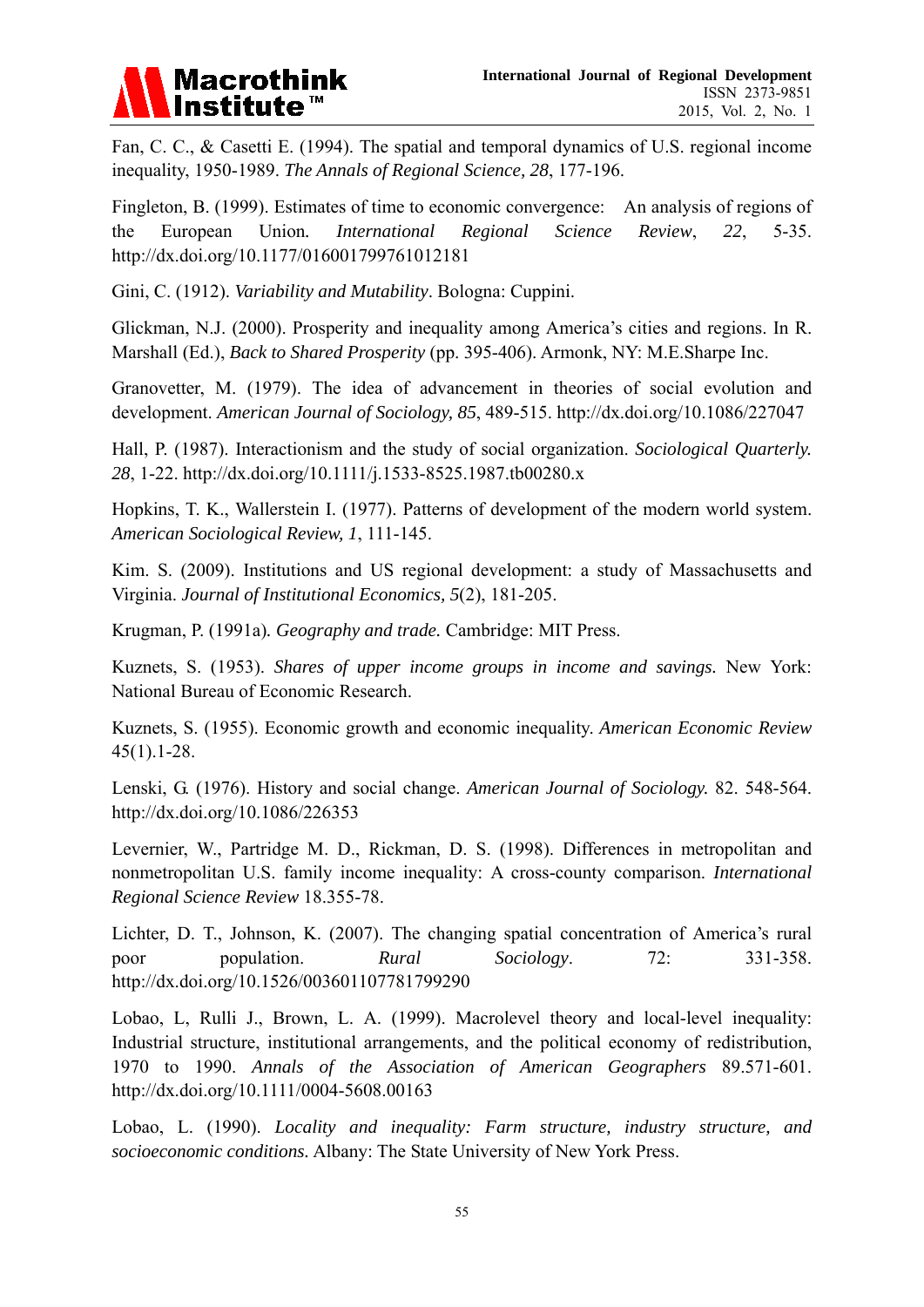

Lobao, L., Hooks, G., & Tickamyer, A. (2007). *The sociology of spatial inequality.* Albany: The State University of New York Press.

Lobao, L., & Hooks, G. (2003). A Public Employment, Social welfare and local well-being: Does a lean and mean government benefit the masses. *Social Forces* 81. 519-556. http://dx.doi.org/10.1353/sof.2004.0016

McLaughlin, D. (2002). Changing income inequality in nonmetropolitan counties, 1980 to 1990. *Rural Sociology*. 67(4). 512-533. http://dx.doi.org/10.1111/j.1549-0831.2002.tb00117.x

Nisbet, R. (1969). *Social change and history: Aspects of the western theory of development.*  London and New York: Oxford University Press.

Peacock W., Hoover, G. A., & Killian, C. D. (1988). Divergence and convergence in international development: A decomposition analysis of inequality in the world system. *American Sociological Review*, 53, 838-852. http://dx.doi.org/10.2307/2095894

Rostow. W. W. (1959). The stages of economic growth. *The Economic History Review*, 12, 1-16. http://dx.doi.org/10.1111/j.1468-0289.1959.tb01829.x

Tilly, C. (1984). *Big structures; Large processes; Huge comparisons.* New York, NY: Russell Sage Foundation.

U.S. Census Bureau. (2004). Population pyramids and demographic summary indicators. Retrieved from http://www.census.gov/ipc/www/usinterimproj/

United Nations Development Report. (2005). Human development indices.

United Nations Development Report. (2005). Statistics of the human development report.

United Nations Development Report. (2005). The human development concept.

United States' Department of Agriculture; Economic Research Service. (2003). Measuring rurality: Rural-urban continuum codes.

Wallerstein, I. (1974). *The modern world system: Capitalist agriculture and the origins of the European world-economy in the 16<sup>th</sup> Century.* New York, NY: Academic Press.

Wolf, E. R. (1982). *Europe and the people without History.* Berkley, CA: University of California Press.

# **Appendix 1**

*HDI (Human Development Index)* HDI aggregate score:

Individual HDI Component = Actual  $x_1$  Value – Minimum  $x_1$  Value

Maximum  $x_1$  – Minimum  $x_1$  value

Aggregate  $HDI =$  (Income Index + Education Index + Mortality Index)